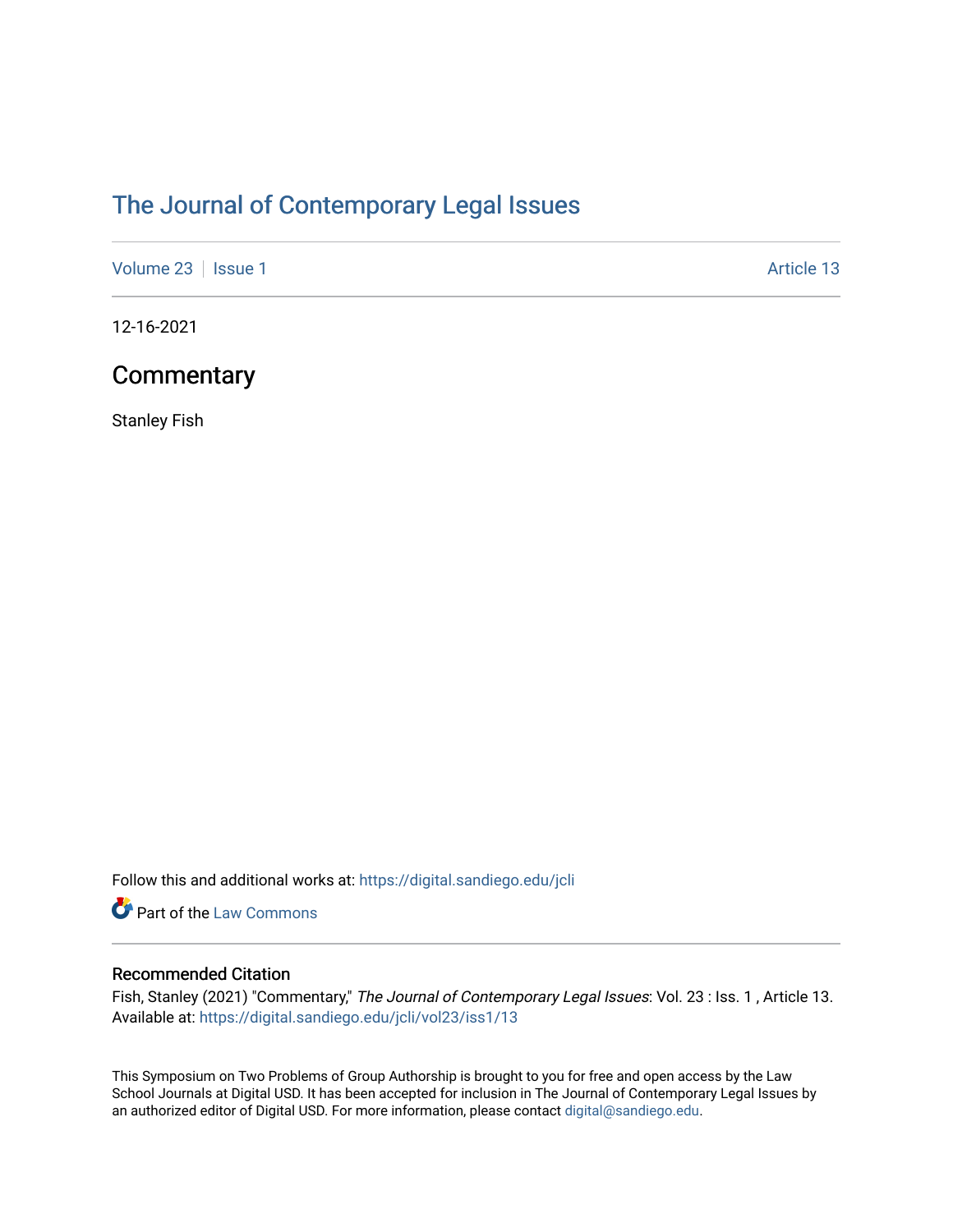## **Commentary**

#### STANLEY FISH\*

 Suppose you are walking in the corridors of a law firm and you hear a person in one of the offices say "You have no consideration." What do you take the speaker to have said or meant? You might reasonably assume that you have overheard a snatch of a conversation between a lawyer and a client who is being told that he cannot allege breach of contract because in the conversation he reports between himself and the one he would accuse there was an absence of reciprocally offered inducements of the kind "if you do X, I will do Y" or "if you give me X, I will give you Y." Or, in other words, "You have no consideration." But suppose further you know that the office from which the words issued is occupied by a lawyer who is married to another lawyer employed by the same firm and occupying an office on the same floor. You might then spouses one of whom is saying to the other, "Once again you are acting in a way that pays attention only to your needs and desires and ignores mine entirely." Or, in other words, "You have no consideration." There are of reasonably suppose that you have overheard a quarrel between two course more and mixed possibilities, but you get the point.

 The conclusion I would draw from the hypothetical is that the utterance "You have no consideration" does not have a literal or linguistic or ordinary public meaning, does not have a "baseline meaning" that is then varied depending on whether you have (innocently) eavesdropped on a lawyer/client exchange or a spouse/spouse exchange. However you hear "You have no consideration"—as a point made by an attorney or an accusation made by a spouse—or (here is a third possibility; there are others) a criticism of someone's habitual failure to think though things

 \* © 2021 Stanley Fish. Professor of Law, Florida International University.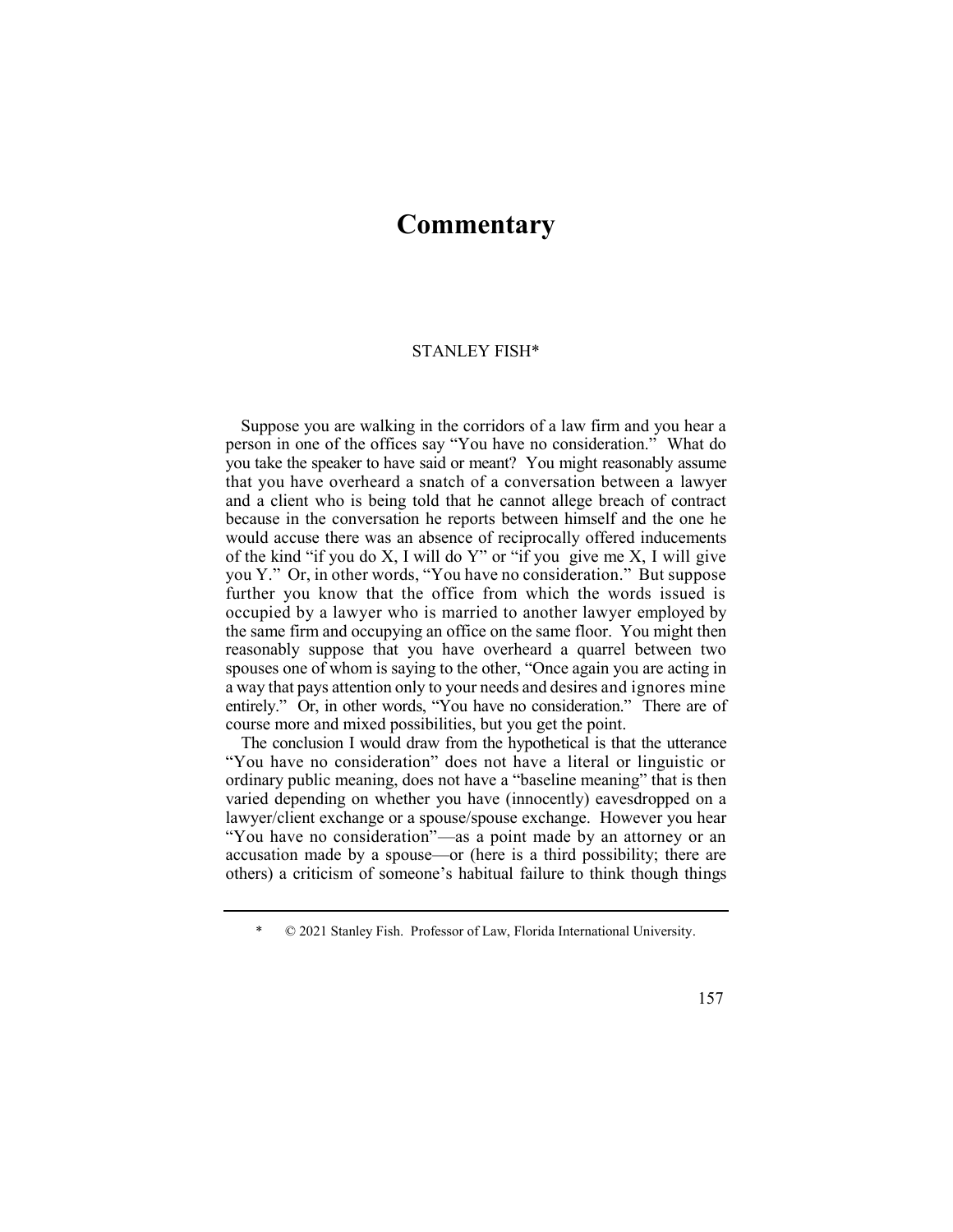carefully—the import/meaning of what you hear, and hear *immediately*  without going through some prior and independent kernel meaning, will have emerged in a context of intentional production. Absent such a no import/meaning to hear or understand; there will just be noise or marks. The first, indeed the only, act of interpretation is to identify the intentional context of production from which the utterance or writing emerged; that is, identify (or misidentify—you could be wrong, but misidentifying is an exercise of interpretation, not its failure) the speaker and his/her aim in speaking, figure out what he or she had in mind. This it is declining to engage in interpretation, a refusal you can certainly perform but one that leaves you with nowhere to go and nothing to do. The basic point was made long ago by John Searle in *Speech Acts* when he explains that an utterance like "I will go" can be heard as a promise, a prediction, a report, a threat, an offer, a resolve; it must, however, be heard as one (or more—you can perform multiple speech acts at once) of these; there is no primary meaning of "I will go" uninflected by illocutionary purpose, only the various meanings it has in its various illocutionary lives. And that is why, as I have been saying now for too many years, there is no context either assigned or assumed (it makes no difference), there will be is not an option, something you can decline to do because declining to do textualist position because textualism has no object on which to operate.

 So, no specification/identification of an intentional context of production, no utterance and therefore no meaning. Mary's problem in the first of the hypotheticals offered to us is not that she cannot identify the intentional context of production, but that she can identify two carried by or expressed by the same words and is without any way of deciding between them. Therefore she does not know—cannot know—what the no coherent meaning."<sup>1</sup> "I would say that Mary has not actually been given an instruction at all.<sup>2</sup> "Mary is, in effect, interpreting two different words directing her to take a shipment of textiles to the ship Peerless mean. As far as she can tell, she has been given no instruction at all. That is the conclusion reached, through somewhat different routes, by Jeffrey Goldsworthy, Gary Lawson, and Walter Michaels. "If the intended recipient of a communication has good reason to conclude that its authors had inconsistent communicative intentions, then . . . the communication had

 1. Jeffrey Goldsworthy, *Multimember Legislative Bodies and Intended Meaning,*  23 J. CONTEMP. LEGAL ISSUES 131 (2021).

 2. Gary Lawson, *(Hypothetical) Communication in (Hypothetical) Context,* 23 J. CONTEMP. LEGAL ISSUES 137 (2021).

<sup>158</sup>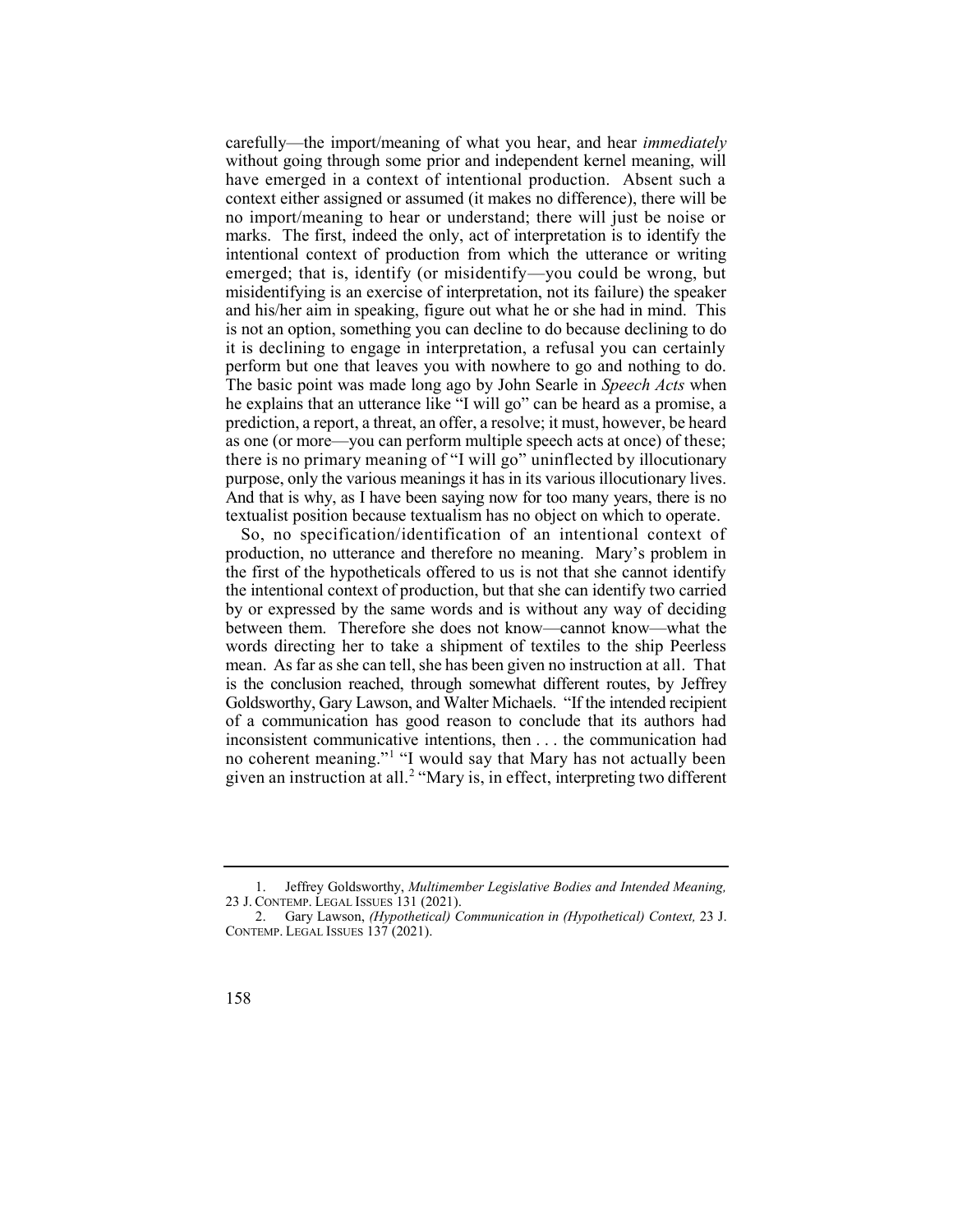texts with two different meanings. The answer to the question 'what has she been instructed to do?' is 'two different and contradictory things.'"<sup>3</sup>

 Soames and Ekins come to a different, and wider, conclusion in part  $(2)$  employees who are "reasonable, attentive, and informed."<sup>4</sup> As such want her to do even before they express their wishes in a writing; they want her to act in a way that contributes to the efficiency and profitability of the firm. That in fact, says Soames, is what they intend, that is, that "their attentive, reasonable and informed employee . . . do what she had most reason to think they were directing her to do."<sup>5</sup> (Even if she knew of the opposing motives attached to the direction she was given, she could have reasonably decided that her employers would have wanted her to proceed because she would think that in the end each would prefer the firm's welfare to his selfish financial scheme.) She may be in possession of an instruction the intention and meaning of which is incoherent or contradictory, but she is fully able to execute her employers' general intention. She is, in effect, in the position of an employee who had been given an order in writing, but finds the final paragraph missing. She can't tell exactly what she is to do, but she is able to responsibly fill in the blanks and be a faithful agent. And, although Soames does not make the point, Mary would be a faithful agent no matter which Peerless because their conception of the intentional setting is wider. Soames introduces two factors: (1) long standing office rules understood to be presiding over the enterprise and accepted by all who work within it; and an employee, Mary does not receive the written instruction as if it were a one-time, one-off thing; rather, she receives and reads it as something compatible with, and similar to, instructions characteristically issued by Smith and Jones to workers charged with helping them to implement the firm's business. Mary knows, at least in a general sense, what her employers she employed.

 That is the conclusion Ekins comes to by way of an interpretive standing intention.<sup>6</sup> A standing intention is one that defines and guides the category elaborated in his 2012 book *The Nature of Legislative Intent* –a

 3. Walter Benn Michaels, *Using a Firearm, Using a Word: What Interpretation Just Is*, 23 J. CONTEMP. LEGAL ISSUES 141 (2021).

 4. Scott Soames, *Plural Agents, Private Intentions, and Legal Interpretation*, 23 J. CONTEMP. LEGAL ISSUES 149 (2021).

<sup>5.</sup> *Id.* at 151.

 6. Richard Ekins, *Joint Action, Intended Meaning, and (Statutory) Interpretation*, 23 J. CONTEMP. LEGAL ISSUES 123 (2021).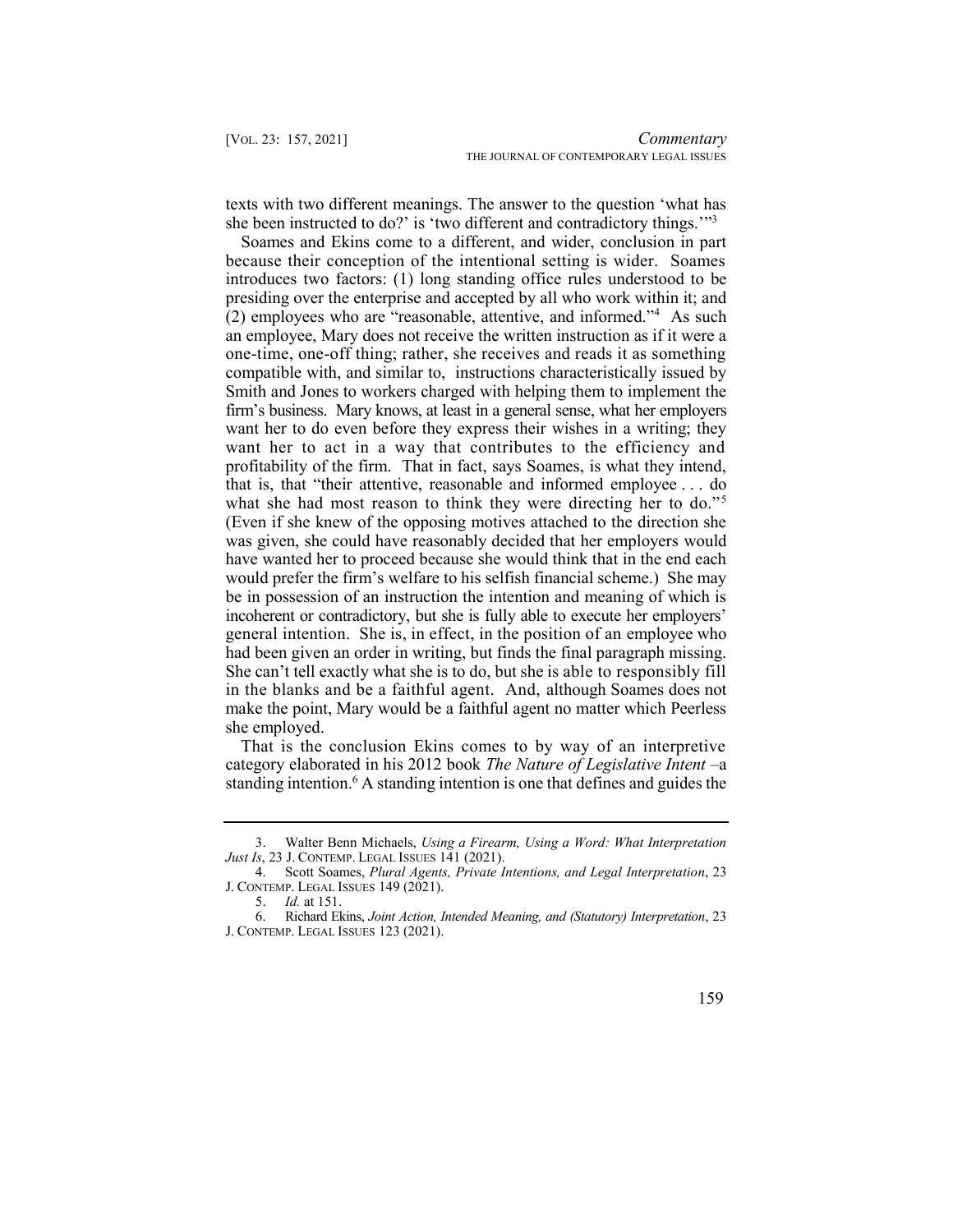enterprise; it goes without saying and is always in force and it is the motor of the action of all participants. Within the standing intention of the Smith-Jones firm (to ship goods expeditiously and profitably), the cointention."<sup>7</sup> Each may have a different motive for joining that intention, Southampton been substantially different, the question "which Peerless?" might have affected the joint intention and have been "relevant to the be made on the ship Peerless bound for Athens."<sup>8</sup> So an instruction has been owners form the joint intention that "Mary should make the shipment by way of 'the ship 'Peerless', an instruction which does not distinguish between the two ships that bear that name." Their further intentions—for one partner that the ship Peerless be the one docked in Plymouth, for the other that the ship Peerless be the one docked in Southampton—are, Ekins asserts, "private," and therefore "do not matter because they are private, not common to Smith and Jones and thus not apt to frame their joint but it is their joining that counts. Had the cost of transport to Plymouth or partnership's action." But that doesn't seem to be the case here. Therefore, Ekins concludes, "the partnership's failure to anticipate that there are two ships named Peerless does not mean that Smith and Jones have not formed and conveyed to Mary their joint intention," which is that "shipment issued and understood. Problem solved.

 But which problem? Not the interpretive one which still remains. In both Soames's and Ekins's analysis, Mary still doesn't know what the instruction she received means. She has just decided to carry on anyway. Her resolve to do so could be understood as following from a second order intention shared by her with her employers, the intention to further the flourishing of the firm. That intention goes along with or stands behind any first order intention that is issued. Being faithful to it does not require a confident specification of the meaning of the first order intention. You can reason, as Mary does in both Soames's and Ekins's account, that whatever this first order instruction means (as far as she can tell, it means nothing or means something contradictory), it should be taken in a way that benefits the firm's standing plans. The question is, is that reasoning interpretive? Were Mary to reason in that way, would she be interpreting? I think not if interpretation is the effort to figure out what a text or utterance means. On the record, that effort fails and must fail because there is no text in relationship to which it could be made. It is in the wake of that failure that Mary abandons interpretation (which in this example cannot even begin) and tries something else. To specify that something else, as Soames and Ekins do, is to ignore the instruction *we* have been

<sup>7.</sup> *Id.* at 125.

<sup>8.</sup> *Id.* at 126.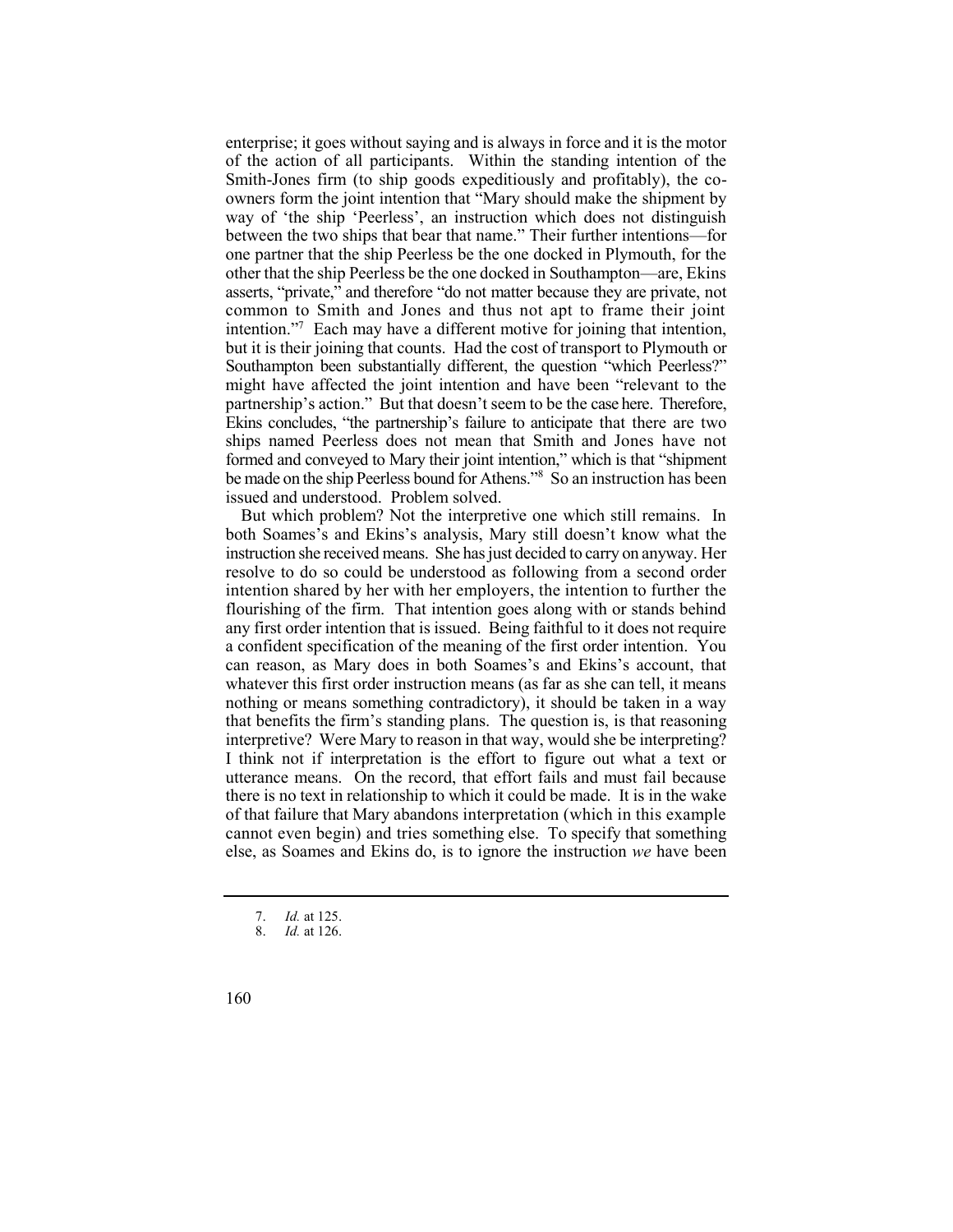given to attend only to the interpretive issue and not to the normative issue (what should she do?). Mary can ignore that instruction, but we cannot.

 The standing intention to act in a way that benefits the firm's long-range plans is like a canon of construction that tells you to whom the benefit of the doubt should be given in a particular area of law or declares that and with a view to their place in the overall statutory scheme."9 Following it means exchange established by the state or by the Federal government.<sup>10</sup> maxim: "Our task is to apply the text, not to improve upon it."<sup>11</sup> That is, is accusing Roberts of abandoning interpretation and substituting for it the project of "mending" laws that "do not work out" as the would-be- interpreter hoped they would or thought they should. As a strong textualist, statutes should be construed, if possible, in a way that avoids a constitutional conflict. Canons of construction are not interpretive directions; they are what we have recourse to when interpretation proper (figuring out what was meant by a text or an utterance) underspecifies our obligations or specifies them in multiple and contradictory ways or specifies them in a manner we find displeasing. In *King v. Burwell*, Chief Justice Roberts cites the canon that the words of a statute must be read "in their context that canon (at least this is his claim), he concludes that the phrase "exchange established by the state" must be construed in a way that "depart[s] from what would otherwise be the most natural reading" so that Only in this way, says Roberts, can the Affordable Care Act be saved from a reading that would "destroy" health insurance markets when improving them was the Act's clear aim. In dissent, Justice Scalia cites another we may not like the "natural reading" of the phrase, but we have no license to reject that reading in favor of one we find more convenient; our job is to interpret the text not to rewrite it in accordance with our desires. Scalia Scalia would limit the act of interpretation to construing the words of the relevant text; to go beyond that task when what it yields is insufficient or unsatisfactory is to trade the (relatively) humble role of the interpreter for the expansive role of a legislator.

 That arguably is what is done by those who cannot leave well enough (or ill enough) alone when it becomes clear that Mary had not received any coherent instruction. They feel compelled to do or say more. In the case of the kiwi-tomato-vegetable-fruit hypothetical the attraction of

 9. King v. Burwell, 576 U.S. 473, 474 (2015).

<sup>10.</sup> *Id.* at 497.

 11*. Id.* at 515 (Scalia, J., dissenting).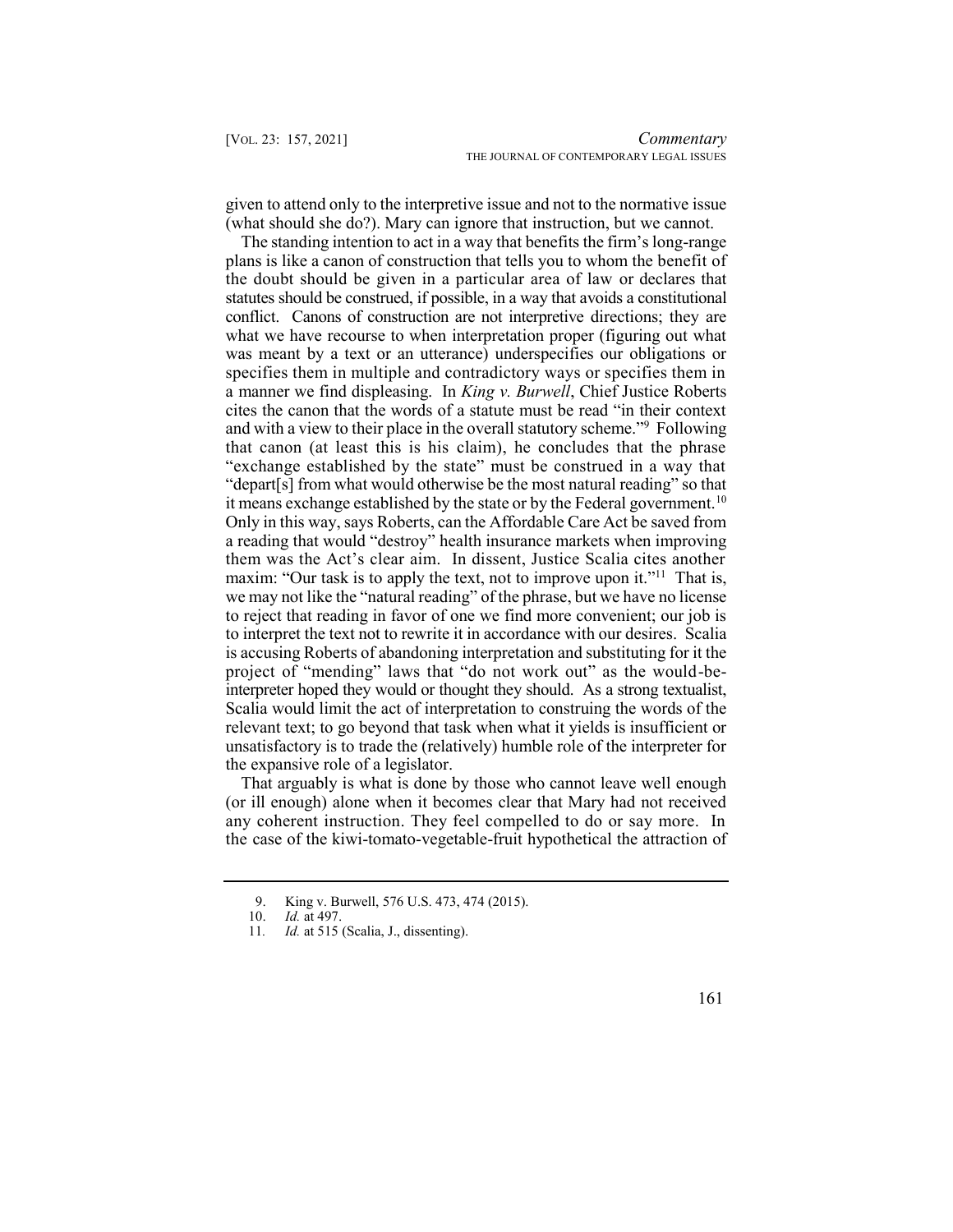doing more is understandable given that it is a judge, not a subordinate functionary, who must decide, and deciding is what judges are required to do. In the context of the hypothetical, the imagined judge must decide both what the text means—here he or she is one with Mary—and how to rule. In Goldsworthy's analysis these two decisions come apart. First "[t]he judge should conclude that the statute has no coherent meaning that him, tomatoes are vegetables for some of the legislators and fruits for some others. Given this "statutory incoherence" (the text does not mean one thing but two contradictory things), the judge, Goldsworthy says, should go to the next question which is "whether other established principles can help to resolve the problem." Not the interpretive problem—that is irresolvable—but the problem of what to do now in the wake of interpretation's failure. Unlike Mary, the judge cannot just throw up his hands and wait for the employers to return, an option Mary does have (although choosing it is not without possible negative consequences for her as an employee); he must do something and in Goldsworthy's view he would be wrong to hold the entire statute void "given that the incoherence should affect only a tiny number of products." Rather he should look around for some other mechanism such as "a tie-breaking principle requiring the resolution of an otherwise irresolvable incoherence in a tax law in favour of the taxpayer." With that or some other canon of construction in hand, the judge can go about his proper business and issue determines its application to tomatoes" because on the evidence known to an opinion.

 exercising a "law-making discretion." Interpretation has run out, so let's figure out what we can do untethered from the (unanswerable) question of what the text means. Soames, in contrast, believes that the text does have a meaning that emerges when we take into consideration "the facts, and the background of existing law into which the new law is expected to fit." As he sees it, there is in fact a public linguistic meaning that can be arrived at. Assuming (as Goldsworthy also does), "that the legislative act isn't an obvious nullity," we should ask which of the two meanings of fruit—the biological one or the culinary one—is the more familiar and which is ordinarily employed when a contrast is being drawn. The answer, Soames declares, is the culinary meaning, and therefore "we should take 'fruit' to bear its second, more restricted meaning in the statute," and the judge, accordingly, should rule that "the kiwis in the shipment should be taxed, but not the tomatoes." Note that Soames doesn't say that "fruit" *actually* bears this second, more restricted meaning (the one that excludes tomatoes), but that we should take it that way so that the judge can go about the business of judging. There is nothing Goldsworthy's solution to the problem involves, he says, the judge public linguistic meaning of the text, the relevant publicly available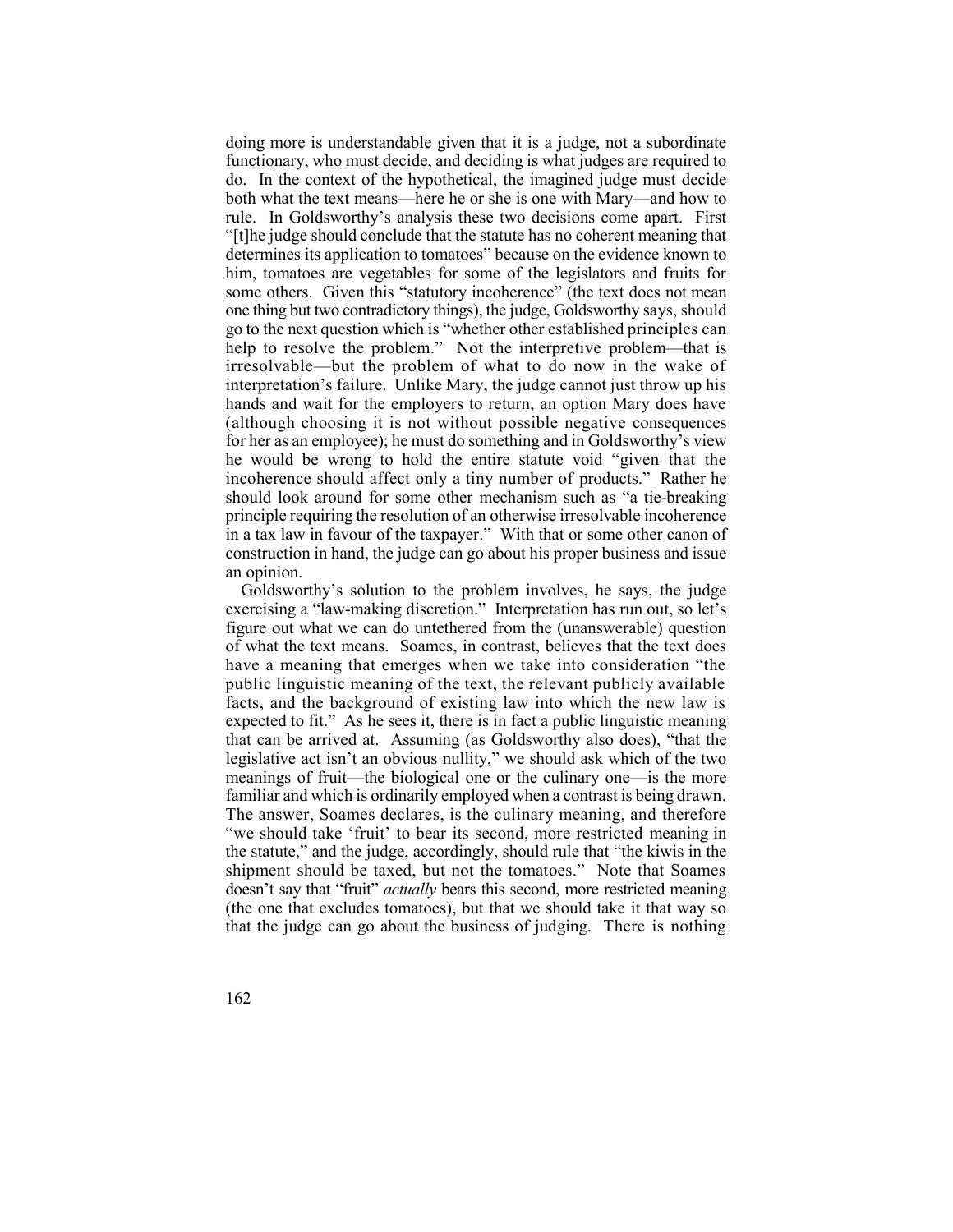necessarily wrong with that, especially if it (or something like it) is what the practice of judging requires; but it is not interpretation, an activity rendered impossible by the terms of the hypothetical. That is why Michaels, in response to the question how should the judge decide, says "I haven't the slightest idea." He hasn't the slightest idea because as a self-described non-lawyer theorist he thinks himself competent only to pass on the theoretical question, the question of how to interpret; but because interpretation had been blocked by the impossibility of assigning a single meaning to the word fruit, he declines to pronounce and leaves the further maneuvering, if any, to legal practitioners. He acknowledges that there is a problem: "[T]he fact that . . . a whole bunch of people thought they were doing the same thing and doing it together when in fact they weren't may well produce a problem." But, he insists, it "does not produce a problem of interpretation."

 Soames does consider it a problem of interpretation because he shifts the role of specifying what an utterance means—the basic task of interpretation—from its speaker(s) to the audience: "What lawmakers assert in issuing or adopting a text is what a reasonable and informed audience . . . would rationally take them to intend." He then reasons that for an audience to decide that "fruit" bears its botanical meaning in the statute would be irrational; for if tomatoes are counted as fruits and there is to be no distinction between kinds of fruit (another stipulation in the statute), then no fruits would be taxed. But that would make the statute "vacuous or incoherent or both"—nothing would be taxed so what's the point of the legislation—and that, Soames insists, "can't be right." Instead "we should take fruit to bear itssecond, more restricted meaning" (excluding tomatoes) with the result that "the kiwis in the shipment will be taxed, but not the tomatoes." So in Soames's analysis the rational audience not the speaker determines meaning, an outcome that flows from his positing of two kinds of meaning, speaker's meaning and communicative meaning. He believes that in the event of a clash between the two—the speaker intends a meaning (or fails to intend one) but his audience apprehends a different meaning—communicative meaning should rule. "[A]gents know that the content to which they will be taken to bear the relevant attitude . . . is that for which they have given sufficiently reasonable, attentive, and informed addressees reason to believe was intended." (I heard him elaborate this point recently at a meeting of the University of San Diego School of Law's annual originalism conference.) If those addressees reasonably believe a speaker to have said Y while he intended X or had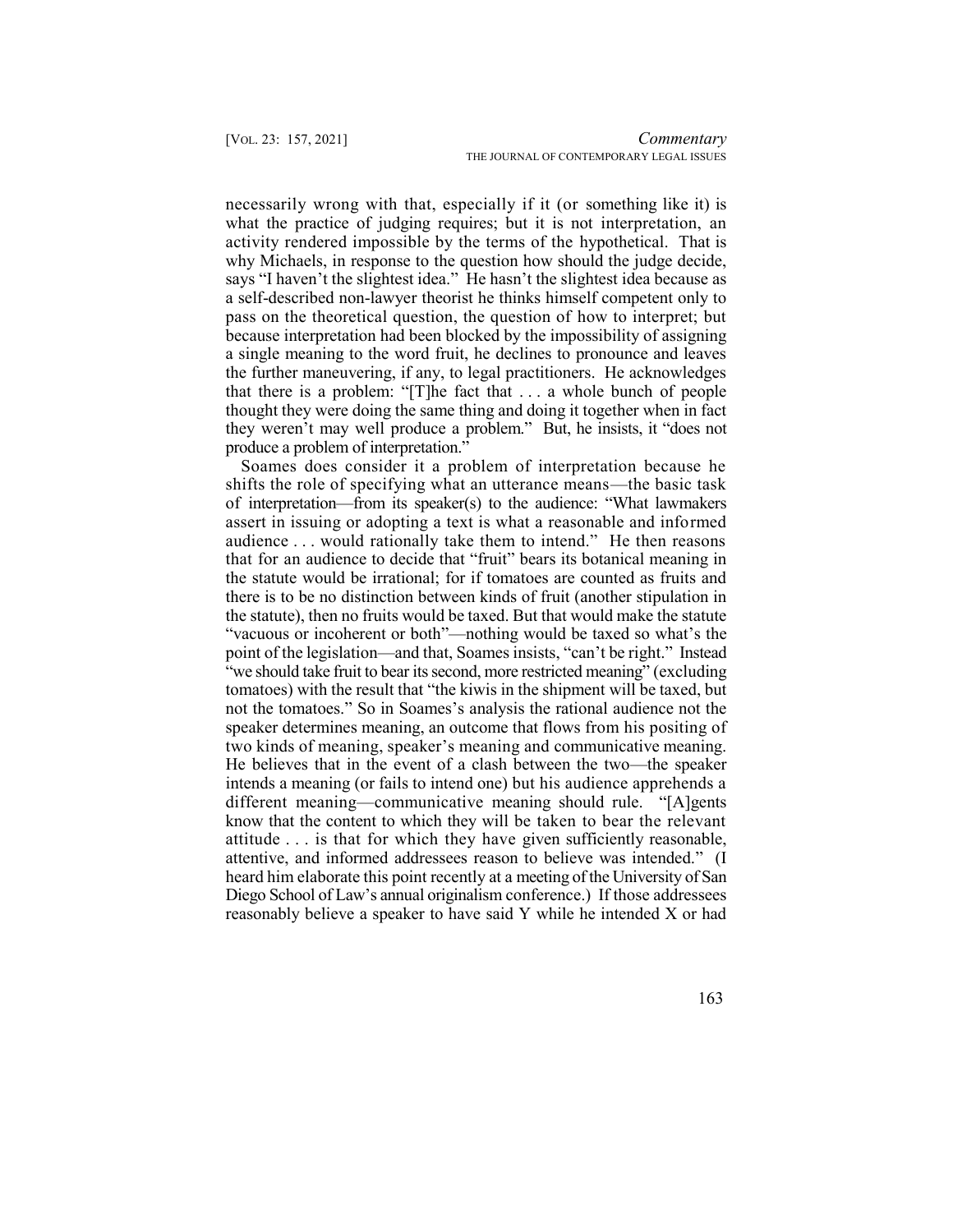no coherent intention at all, Y is what he has said. Goldsworthy agrees. "When people fail to communicate the meaning they intend," but communicate "something else," the "meaning of their utterance . . . is surely the meaning they inadvertently [non-intentionally] communicate, not the one they intended to communicate." That's simply wrong. A reasonable mistake about the meaning a speaker intended is still a mistake; the meaning survives the mistake and is still *the* meaning. Consider the example of Bill Clinton when he famously said "I did not have sex with that woman." In Clinton's vocabulary (and who can say that it shouldn't be his), "sex" meant intercourse, penile penetration, not oral stimulation. For many in his audience, however, "sex" included oral stimulation, and when it emerged that had in fact engaged in oral sex with "that woman," many concluded, reasonably, that he had lied. But he hadn't. In the code he was deploying, the assertion that he had stopped short of having sex is true. The fact that his audience, receiving his words within another code, heard him denying any sexual activity was a pertinent and consequential *political* fact, but it had no interpretive significance. He said what he meant to say and what he meant to say is what he said. Meaning belongs to the intender; communication is the prey of circumstance affected by innumerable unpredictable and uncontrollable variables and is not the rock on which to build interpretation's church.

 Lawson also takes the communicative meaning route: "I am re- framing the question just a bit from "What do you decide?" to "What do you decide is the communicative meaning of the text?" ("Just a bit" is a serious understatement.) He acknowledges that trying "to figure out the conceptual criteria employed by the speaker . . . is surely the theoretical ground and starting point for any act of communication." But no sooner has he said that than he takes it back when he asserts that in certain political circumstances interpretation is "listener—rather than speaker driven." In a government where "legislators are viewed as rulers or guardians and the populace is viewed as wards," it makes sense, Lawson asserts, to adopt a "speaker-oriented approach" and attempt to discern legislators' intentions. But in a bottom-up government where the populace ultimately calls the shots, it is the people's understanding of what has been said and meant that should trump. In short, what counts as interpretation varies and changes according to the governmental structure in place. But interpretation is a conceptual not a political category, and there would seem to be no principled support for Lawson's thesis. In accordance with that thesis (which again I find puzzling and even bizarre) Lawson seems to decide (or hypothesize) that the government presiding over the production of the fruit/vegetable statute is populace-centered and that therefore we should take "listener's (or public) meaning as the guide." The appropriate question then "is an empirical one about whether a hypothetically constructed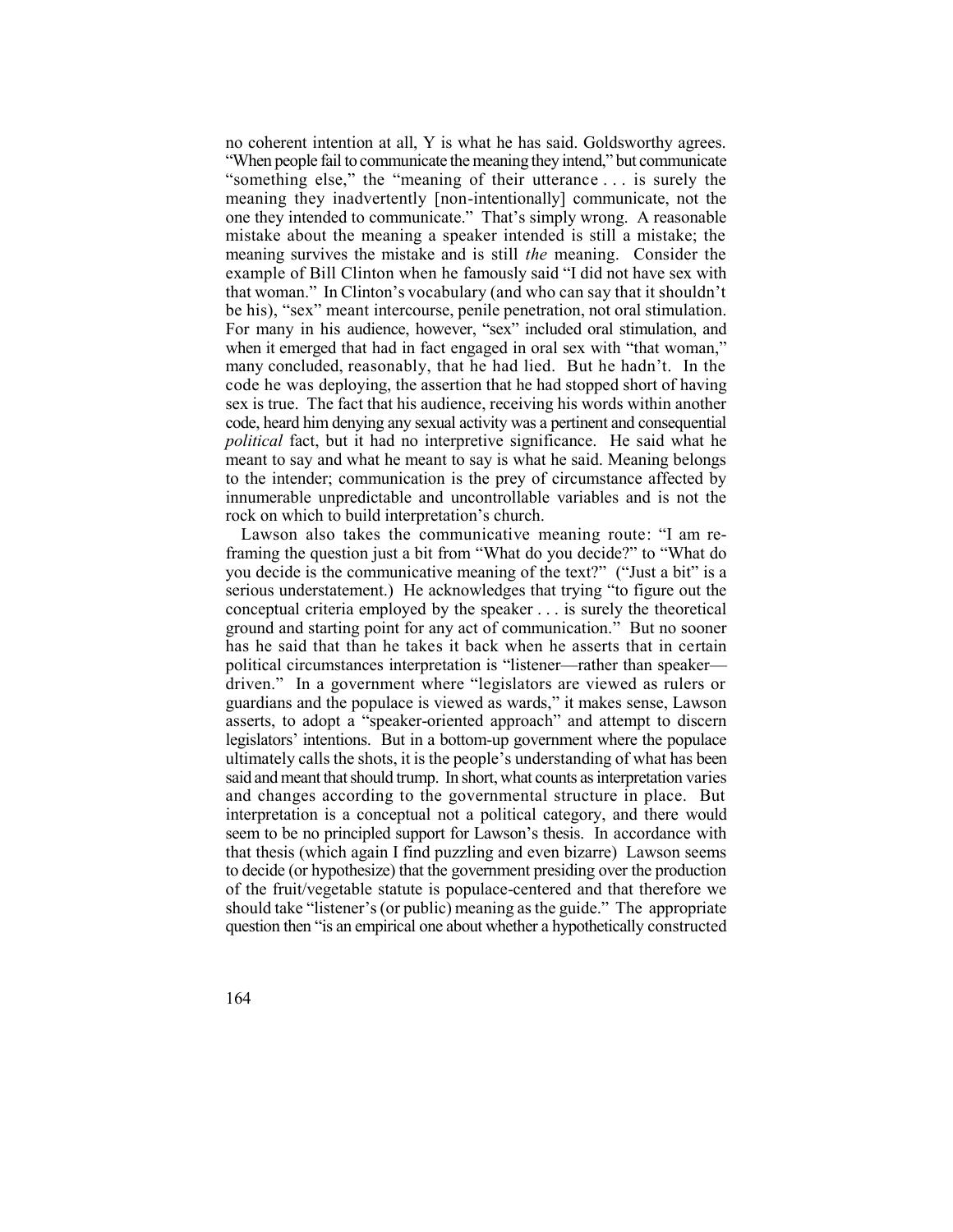public mind would regard tomatoes and/or kiwi as a fruit." The evidence as Lawson sees it says "yes" to kiwis but does not definitively settle the tomatoes question. So the "hypothetically constructed public mind," an entity put in place of the actual minds – actually the two actual minds with opposing definitions of "fruit"—producing the text, is not a sufficient guide; substituting for the real (if at odds) intenders an imagined intender doesn't solve the interpretive problem. (How could it?) Lawson is then driven to seek the meaning of the text elsewhere—note that he moves in a canon of construction which says that "ambiguity works *against*  that part of the law cannot be "given effect" which leave us, Lawson —and tomatoes are to remain untaxed: "I would say 'no' to the tomato tax." (I hope that I've gotten Lawson right; I found his points a bit hard to follow in this paragraph.) This sequence of reasoning is intelligible and it does come to a conclusion all of the participants in this discussion (with the exception of Michaels who has nothing to say on the matter) find intuitive, but is it an interpretive conclusion? Once again, I think not. further and further away from the scene of interpretation—and he finds it application of a law." Since the ambiguity resides in the status of tomatoes, concludes, with the "status quo"—the situation before the law was passed It is in Michaels's words "entirely normative."

 Ekins also holds that the tax doesn't apply to tomatoes. He agrees with Soames that a legislature drawing a distinction between fruits and vegetables would not "intend fruit to have its botanical meaning." After all, botanical distinctions are not the kind of thing legislators pass on; settling them is a matter for science, not for legislatures or courts. Culinary and people's behavior is always an appropriate object of legislation, distinctions on the other hand are made with respect to people's behavior including tax legislation. Ekins concludes therefore that "the legislature —as the rational language user and lawmaker that uttered this semantic content intending to convey a certain meaning and thus change the law[s] in the ways that it intended them to change—intended to use 'fruit' in its culinary sense." But according to the hypothetical, there is no rational language user and no specifiable semantic content, or, rather, there are equally rational language users assuming different semantic values for the word they jointly use. How then can one speak of a joint intention having been carried out? Ekins's answer seems to be that the standing intention of a legislature to make "a plan for lawmaking change articulated in some meaning-content" is realized as soon as a vote is taken, even if it is impossible to say what "meaning- content" was voted on. The missing or unavailable